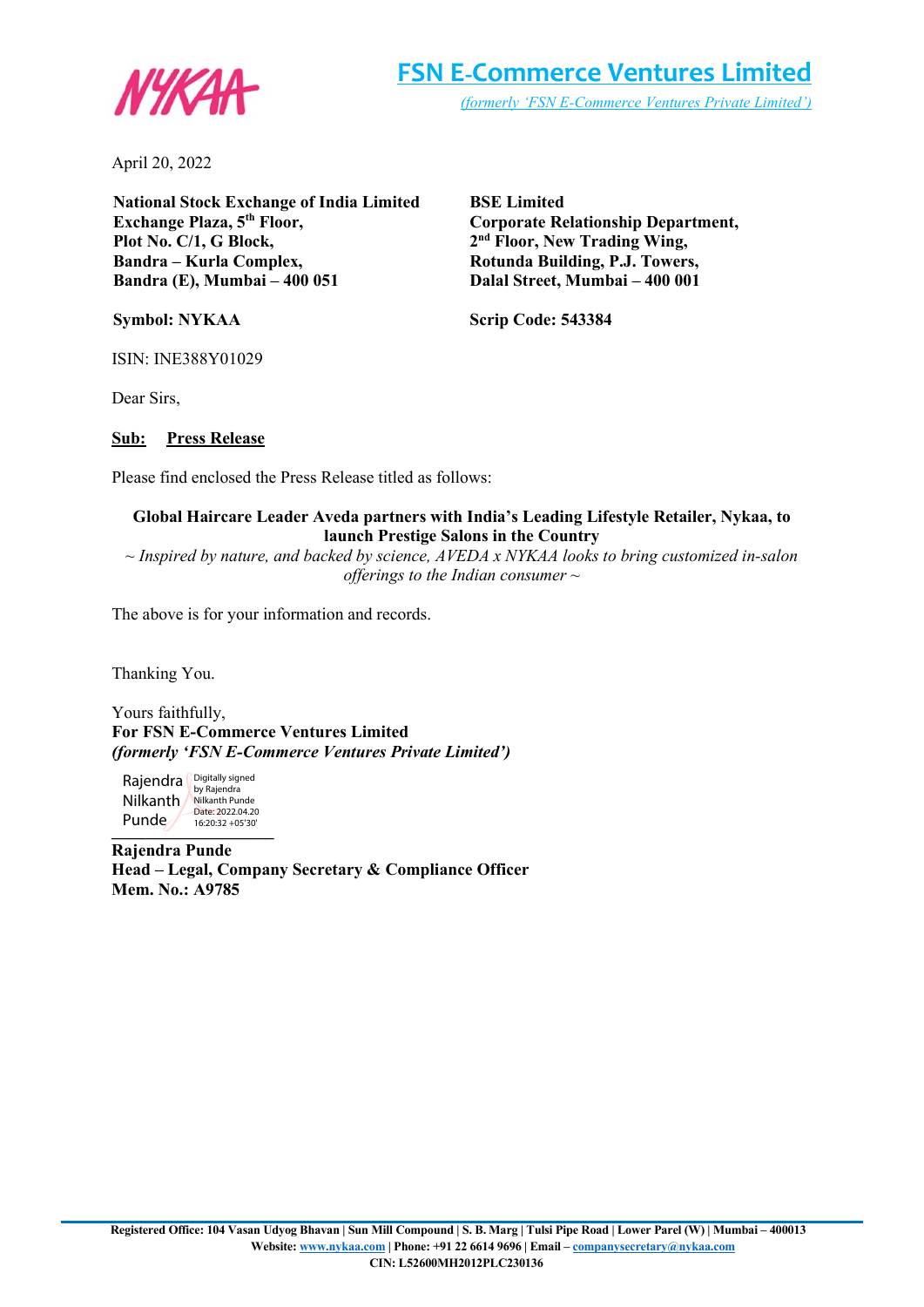



# **Global Haircare Leader Aveda partners with India's Leading Lifestyle Retailer, Nykaa, to launch Prestige Salons in the Country**

*~Inspired by nature, and backed by science, AVEDA x NYKAA looks to bring customized in-salon offerings to the Indian consumer*

**20th April 2022, Bengaluru**: Salon savants in India now have a new destination for *scalp to soul* experiences as **Aveda**, the global leader in prestige hair care partners with **Nykaa**, India's leading omnichannel beauty and lifestyle destination, to launch **Aveda X Nykaa**. A truly elevated salon offering, the first **Aveda X Nykaa** opens doors in the garden city of India - Bengaluru. With this opening, Aveda is all set to bring its international hair offerings to Indian consumers, now strengthened by Nykaa's Indian beauty expertise and deep market knowledge.

The Beauty and Personal Care Market in India was sized at INR 1,267 billion in 2019, growing at a CAGR of 13% in the last 3 years. Tapping into this market, ELCA Cosmetics Private Limited and FSN Brands Marketing Private Limited (a material subsidiary of FSN E-Commerce Ventures Limited), have tied-up to enter the professional, luxury hair care space, building brand awareness and authority. The salons aim to set new industry standards by building and expanding Aveda's exclusive network of salons, while leveraging Nykaa's retail prowess and understanding of the Indian consumer. The salons will be a one-stop shop in the form of a **unisex** lifestyle salon, providing *100% vegan premium Hair services - Color, haircut styling and haircare along with exclusive rejuvenating rituals.*

Founded in 1978, Aveda innovates in botanical technologies and green chemistry, combining the principles of modern science and Ayurveda, the ancient healing art of India. It creates cruelty-free, vegan, high-performance formulas for beauty professionals and consumers, all with sustainability at heart. Aveda's hair care is over 90% naturally derived and features iconic 'pure-fume' aromas from flower and plant essences.

Both their high-performance franchises, Invati Advanced™, Nutriplenish™ and Botanical Repair™ have each won dozens of awards for innovation, performance and sustainability, and the brand was awarded the 2021 CEW Sustainability Excellence Award, which reflects the highest standards of sustainability values in the beauty industry.

Aveda aims to become **the #1 Prestige Retail hair Care brand in India**, with a unique high performance and clean beauty differentiation. This partnership will bring together Aveda's global expertise in the natural hair care space and Nykaa's retail and Indian beauty knowledge, to cater to conscious consumers who are looking for differentiated and efficacious experiences. This association is set to drive recruitment, awareness, and sales growth, across all priority channels, while ensuring differentiation and relevance.

"We are very enthralled to have entered a strategic alliance with Nykaa to launch the category of salons in the country with a focus on allowing consumers to experience the next frontier in hair science. With the trusted and proven botanical science that Aveda has to offer coupled with the quintessential Nykaa experience tailor made for the Indian consumer we aim to elevate the consumer's hair care experience through our world-class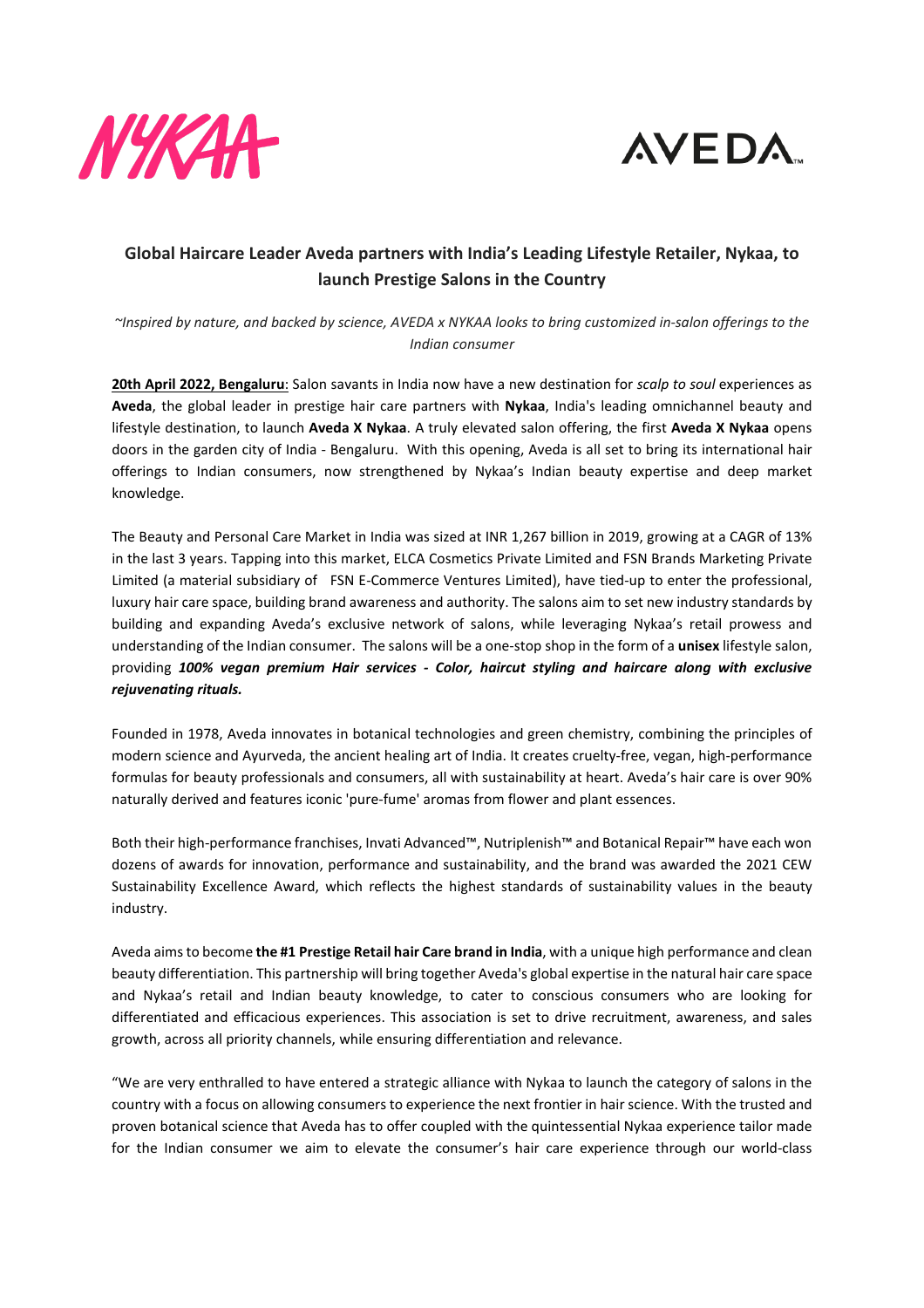



products, services and hair care regimes." *Mr. Rohan Vaziralli General Manager, ELCA Cosmetics Private Limited*

*Commenting on the partnership, Anchit Nayar, CEO E-commerce Beauty, Nykaa said,* "One of Nykaa's key priorities has been to curate solutions for consumers that are differentiated and meet their requirements perfectly. We understand that hair care needs are complex and diverse at the same time, and no one solution fits all. We are confident that our trusted retail expertise infused with Aveda's advanced hair care offering rooted in Ayurveda, will provide an unparalleled salon experience to consumers seeking tailor-made hair care solutions and treatments."

Spread across an aesthetically created 1700 sq. ft, the retail concept of the salon in HSR Layout Bengaluru communicates the brand's close relationship with nature, echoing quality, simplicity, and tranquillity. In addition to hair services such as haircuts, color and style, the **Aveda X Nykaa** salon houses various stations such as spa rooms, manicure pedicure stations, as well as hair and makeup stations. Patrons will be able to enjoy several of Nykaa's best-selling beauty offerings at the salon, besides the Aveda ranges of hair care products. The offerings available are also customizable, which include hair treatments such as Botanical Therapy that assist hair and scalp imbalances. The services offered focus on entirely curating an experience that leaves you feeling relaxed and satisfied from scalp to soul.

The Salon will also offer a unique Aroma Sensory Journey and stress relieving experiences with Aveda's exclusive Rituals of Renewal. These are deeply rooted in the brand's heritage & designed to relax and rejuvenate every guest. A few of them include - the Comforting Tea Ritual, a cup of herbal drink upon arrival; Stress-Relieving Hand/Scalp Ritual, which allows guests to experience the calming effects of Aveda Stress – Fix products through a complimentary massage. The one-of-a kind **Aroma Sensory Journey is** a guided tour of scent, sensuality, and memory to have a guest discover their preferred Chakra Balancing Pure-Fume Mist Aroma that truly speaks to them and helps balance their energy.

Book an appointment at the Aveda X Nykaa salon [here.](https://www.nykaa.com/sp/aveda/aveda)

### **About Nykaa:**

Nykaa (FSN E-Commerce) was founded in 2012 by Indian entrepreneur Falguni Nayar with a vision of bringing inspiration and joy to people, everywhere, every single day. Derived from the Sanskrit word 'Nayaka', meaning one in the spotlight, Nykaa has emerged as one of India's leading lifestyle-focused consumer technologies platforms. Since its launch, Nykaa expanded its product categories by introducing online platforms Nykaa Fashion and Nykaa Man. Delivering a comprehensive Omnichannel e-commerce experience, Nykaa offers 4,078 brands and over 3.1 million product SKUs through its website and mobile applications as of August 31, 2021. The Nykaa Guarantee ensures that products available at Nykaa are 100% authentic and sourced directly from the brand or authorized retailers. Through engaging and educational content, digital marketing, social media influence, robust CRM strategies, and the Nykaa Network community platform, Nykaa has built a loyal community of millions of beauty and fashion enthusiasts. For more details visit [www.nykaa.com](http://www.nykaa.com/) or write to [investor-relation@nykaa.com.](mailto:investor-relation@nykaa.com)